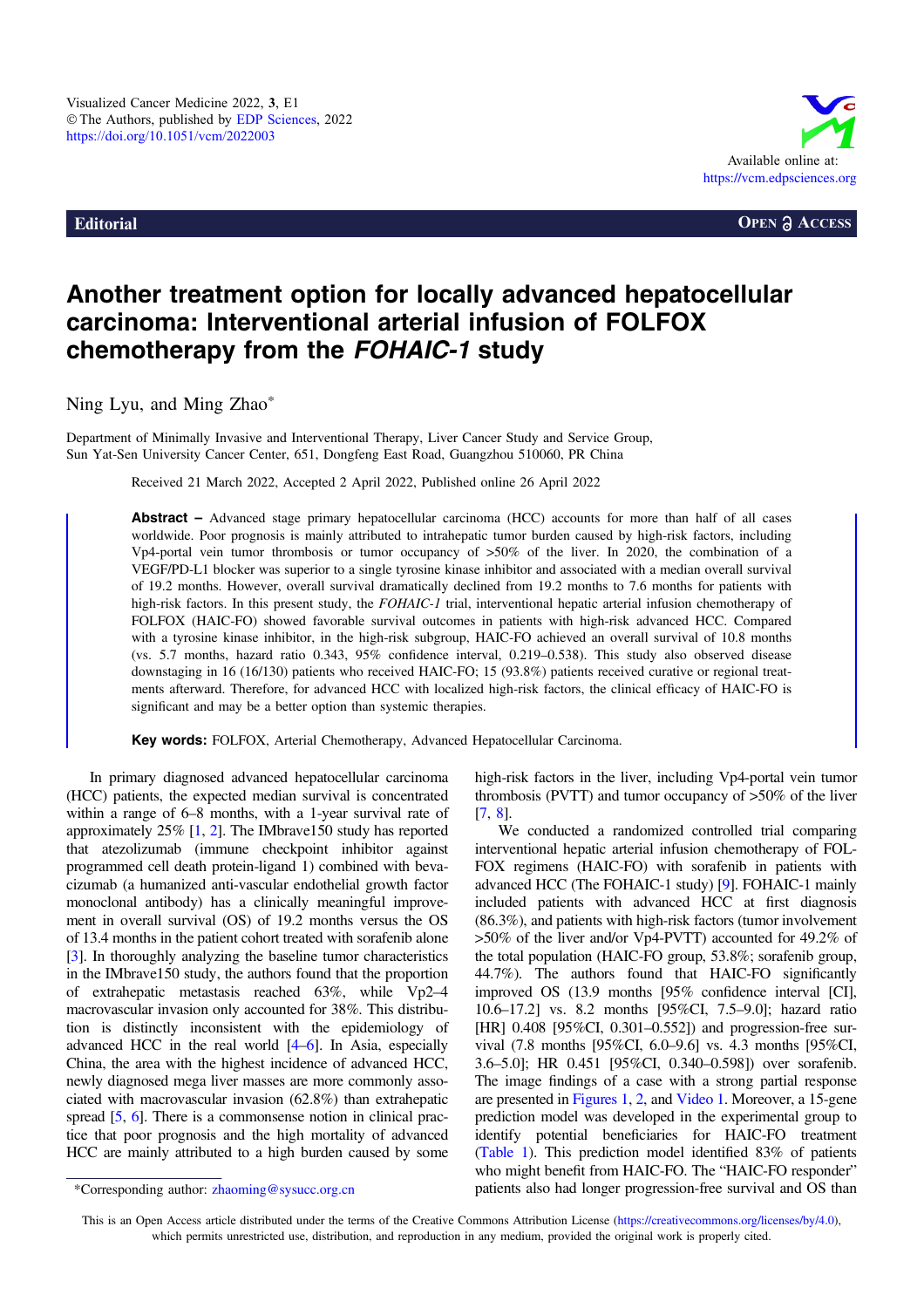<span id="page-1-0"></span>

Figure 1. A 47-year-old man (tumor size on MRI scan, 22.8 cm  $\times$  10.6 cm; ECOG-PS, 2; Child-Pugh A stage) with large intrahepatic tumor diagnosed with pathologic hepatocellular carcinoma by a core need biopsy (A) and treated with first-line HAIC-FO therapy (B). HAIC-FO, interventional hepatic arterial infusion chemotherapy of FOLFOX regimens; HCC, hepatocellular carcinoma.



Figure 2. Dynamic change in serum AFP level of the patient mentioned in Figure 1: 107.6 ng/mL (pre-HAIC-FO treatment); 8.7 ng/mL (after 6 cycles of treatment). AFP, alpha-fetoprotein; HAIC-FO, interventional hepatic arterial infusion chemotherapy of FOLFOX regimens.

the "HAIC-FO non-responder" patients (progression-free survival: 14.3 months [95%CI, 10.4–18.2] vs. 6.2 [4.6–7.8], HR 0.363, 95%CI 0.222–0.596, P = 0.001; OS: 19.3 [15.2– 23.4] vs. 10.6 [7.7–13.5], HR 0.323, 95%CI 0.186–0.560,  $P = 0.002$ .

Baseline tumor imaging

Video 1. The video shows the dynamic response to the HAIC-FO therapy of the patient mentioned in Figure 1. After six cycles of treatment, the size of the lesions shrunk by more than 90% (strong partial response). The patient's disease was downstaged from advanced to early stage and treated with locally imaging-guided thermal ablation by the investigator's team. During a follow-up period of 49.9 months, there was no evidence of disease progression from the radiology imaging. HAIC-FO, interventional hepatic arterial infusion chemotherapy of FOLFOX regimens. [https://vcm.](https://vcm.edpsciences.org/10.1051/vcm/2022003#V1) [edpsciences.org/10.1051/vcm/2022003#V1.](https://vcm.edpsciences.org/10.1051/vcm/2022003#V1)

Table 1. Description of the 15 genes in prediction panel of HAIC-FO response.

| Gene            | Function                                                   |
|-----------------|------------------------------------------------------------|
| AGO2            | RNA interference                                           |
| ARID1B          | Cell-cycle activation                                      |
| AXIN2           | Wnt signaling pathway                                      |
| ERBB2           | EGFR family                                                |
| <i>FGFR4</i>    | FGFR family                                                |
| <i>HNRNPCL4</i> | RNA-binding                                                |
| KMT2A           | Transcriptional factor                                     |
| <i>NBPF20</i>   | Neuroblastoma breakpoint family                            |
| NF1             | Ras signal transduction pathway                            |
| PGR             | Progesterone receptor                                      |
| PIK3CD          | Cell growth, survival, proliferation, motility,            |
|                 | and morphology                                             |
| PRKD2           | Cell proliferation                                         |
| RAB3GAP2        | Exocytosis of neurotransmitters and hormones<br>regulation |
| SLX4            | DNA repair                                                 |
| <i>TCHH</i>     | Inner root sheath cells of the hair follicle regulation    |

The study also presented that the disease downstaging rate of patients treated with the HAIC-FO was 12.6% (16/130); 15 (93.8%) of those 16 patients received curative or locoregional therapies afterward. Percutaneously thermal ablation (53.3% [8/15]) or transarterial chemoembolization (40% [6/15]) was preferred for HCCs downstaged to early or moderate stage, respectively. The median OS in patients who had downstaging disease treatments was significantly longer than that in those with non-downstaging (20.4 months [95%CI, 15.2–25.6] vs. 7.8 [6.5–9.1],  $P < 0.001$ ). It is known that the locally arterial perfusion route can form a high concentration state of therapeutic drugs in the organ where the tumor is located, reducing the system drug concentration and potential adverse events. This method is especially suitable for tumors located regionally and dose-dependent chemotherapeutics.